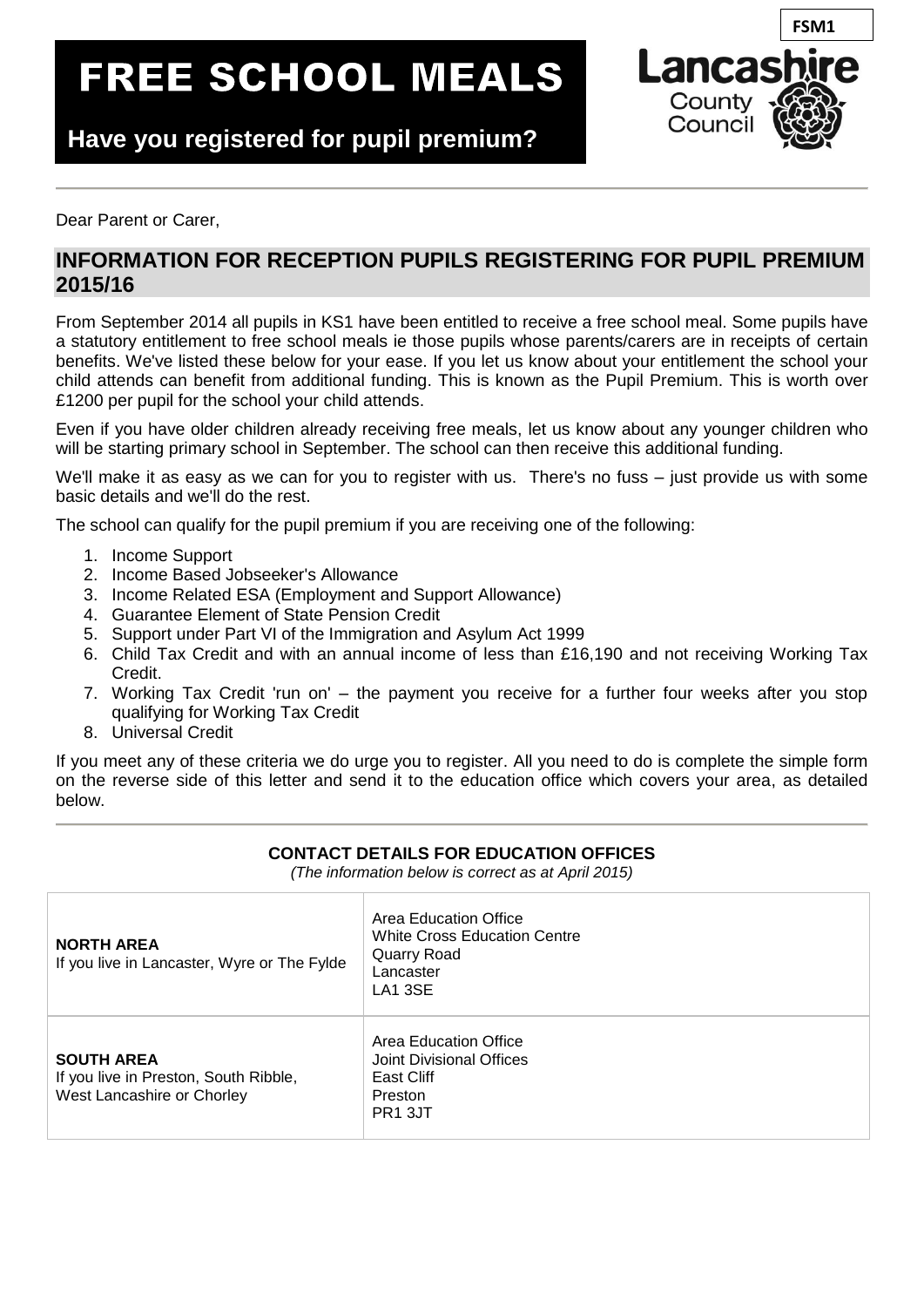**EAST AREA** If you live in Burnley, Hyndburn / Ribble Valley, Pendle or Rossendale

Area Education Office 44 Union Street Accrington BB5 1PL

## **PUPIL PREMIUM**

# **APPLICATION FOR NEW RECEPTION CHILD**

*Please complete in block capitals*

| <b>Benefit Claimant's Name</b><br>(Mr/Mrs/Miss/Ms) |  |                 |  |
|----------------------------------------------------|--|-----------------|--|
| <b>Benefit Claimant's Date of Birth</b>            |  |                 |  |
| <b>Benefit Claimant's NI Number</b>                |  |                 |  |
| <b>Address</b>                                     |  |                 |  |
|                                                    |  | <b>Postcode</b> |  |
| <b>Email address</b>                               |  |                 |  |
| <b>Phone/mobile</b>                                |  |                 |  |

### **Did you receive Free School Meals in 2014/15 for a child who was already attending school?** Yes

#### **If yes, please provide us with the name, date of birth and school of your oldest school age child:**

| Name of child already attending school |                         | M/F | <b>DOB</b> | <b>School attended</b> |
|----------------------------------------|-------------------------|-----|------------|------------------------|
| <b>Pupil Surname</b>                   | <b>Pupil First Name</b> |     |            |                        |
|                                        |                         |     |            |                        |

#### **Please enter the name of the child starting reception:**

| Name of child staring in Reception |                         | M/F | <b>DOB</b> | <b>School attending</b> |
|------------------------------------|-------------------------|-----|------------|-------------------------|
| <b>Pupil Surname</b>               | <b>Pupil First Name</b> |     |            |                         |
|                                    |                         |     |            |                         |

| Please answer all of the following questions:                                                                          |     |                |
|------------------------------------------------------------------------------------------------------------------------|-----|----------------|
| I am the parent/legal guardian of the child/children above and receive benefits for them                               | Yes | <b>No</b>      |
| receive Income Support or Income Based Job Seekers Allowance                                                           | Yes | No             |
| I receive Income Related Employment and Support Allowance                                                              | Yes | <b>No</b>      |
| receive Child Tax Credit, my annual income is less than £16,190 and I don't receive Working Tax<br>Credit <sup>*</sup> | Yes | <b>No</b>      |
| receive the Guarantee Element of State Pension Credit                                                                  | Yes | N <sub>0</sub> |
| receive support under Part VI of the Immigration and Asylum Act 1999                                                   | Yes | <b>No</b>      |
| l receive Universal Credit                                                                                             | Yes | No             |

#### *\* If you are entitled to Working Tax Credit you will not qualify (subject to qualification criteria 7 overleaf).*

#### **We'll need to check if you are eligible. So that we can do this, can you give us your consent here please.**

I agree to Lancashire County Council checking my details with relevant government departments or other agencies to assess my initial and ongoing entitlement to free school meals, free travel to school and free school milk.

#### **FOR OFFICIAL USE ONLY**

| Outcome |  |
|---------|--|

**Lancas** County<br>Counci

No